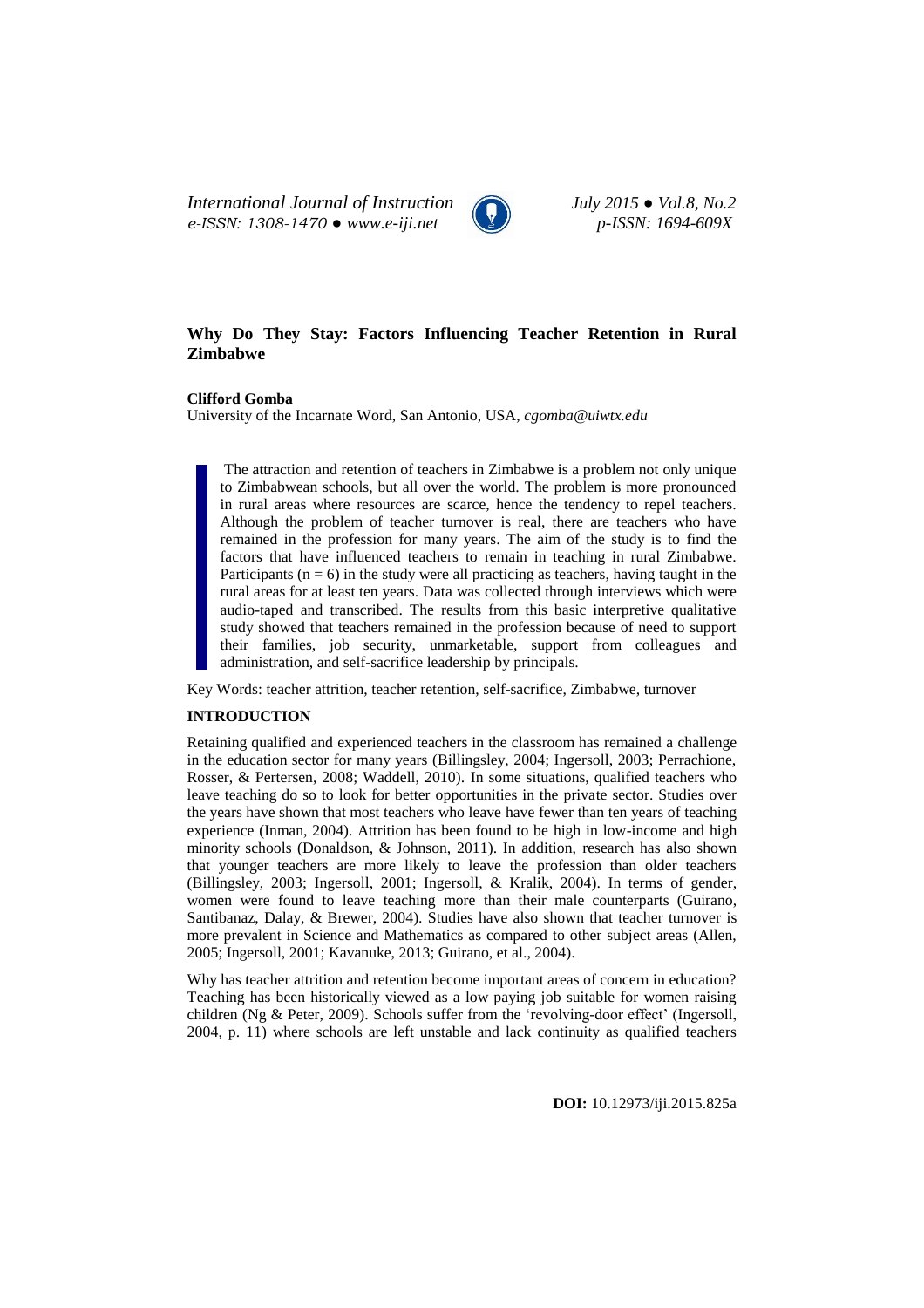leave and novice ones replace them (Donaldson & Johnson, 2011). Changying (2007) put it aptly that "unqualified teachers produce unqualified students, who in turn become unqualified teachers" (p. 9) and the cycle becomes unbreakable. Any form of attrition or turnover may create talent crisis. Holbeche (2009) argued that talent crisis is created because times of selecting best candidates for a job are coming to an end, and is evidence of a dwindling growth in skills.

Efforts to reduce attrition should be based on an understanding of the factors that contribute to the teachers leaving the profession (Billingsley, 2003). Studies have shown that qualified teachers leave teaching because of low salaries, lack of administrative support, increased workloads, long working hours, and frustrations associated with trying to motivate apathetic students (Billingsley, 2004; Boe, Cook, & Sunderland, 2008; Perrachione, et al., 2008). In addition, disruptive students, job dissatisfaction, uninvolved parents, invasive bureaucracy, family and personal circumstances, and the general lack of respect by both parents and students are some of the reasons why teachers leave teaching (AARP report, 2003; Inman, 2004; Williams, 2001). Inman (2004) added that dealing with students form diverse backgrounds, the need to be skilled in technology, cooperative learning, and a variety of specific instructional strategies are challenges that have led some teachers to leave teaching.

The issue of salaries as the cause of attrition has not been supported by research. Money and a challenging job were found to be factors that motivated employees to stay (Achiedu, & Scott-Ladd, 2012; Holbeche, 2009). Teaching a challenging subject influenced teachers to stay in the teaching profession instead of pay (Marston, Courtney & Brunnetti, 2006).

Kavenuke (2013) found that salary in the developing countries is an important factor in retaining qualified teachers. Teachers from low economic status remain in teaching not because they are satisfied and motivated, but because they need to survive (Kavenuke, 2013). If teachers do not get higher salaries they will leave the profession. Pay was an important determinant in whether to stay or not to stay for teachers (Anhorn, 2008; Nahal, n.d.). When asked what would convince them to return to the profession, former teachers mentioned increased salaries, less interference from administrators, tangible and recognition programs, and fewer standardized tests (AARP report, 2003).

### **TEACHER RETENTION**

Concerns about teacher retention have focused on why teachers leave the profession, but much less attention has been given to those who stay especially the best (Perrachione, et al., 2008; Waddell, 2010; Williams, 2001). Research on why teachers remain in the profession is relatively scant (Perrachione, et al., 2008). Organizations (including education) should not focus only on strategic recruitment, but also on motivation and retention of the skilled workforce (Holbeche, 2009). The need to identify factors that cause teachers to remain in the profession is perhaps of great importance because of the need to plan effectively for the coming years (Inman, 2004). The reason why teachers stay is because they have found a school or community which has welcomed them, given them opportunities to grow, learn and use their talents to benefit those around them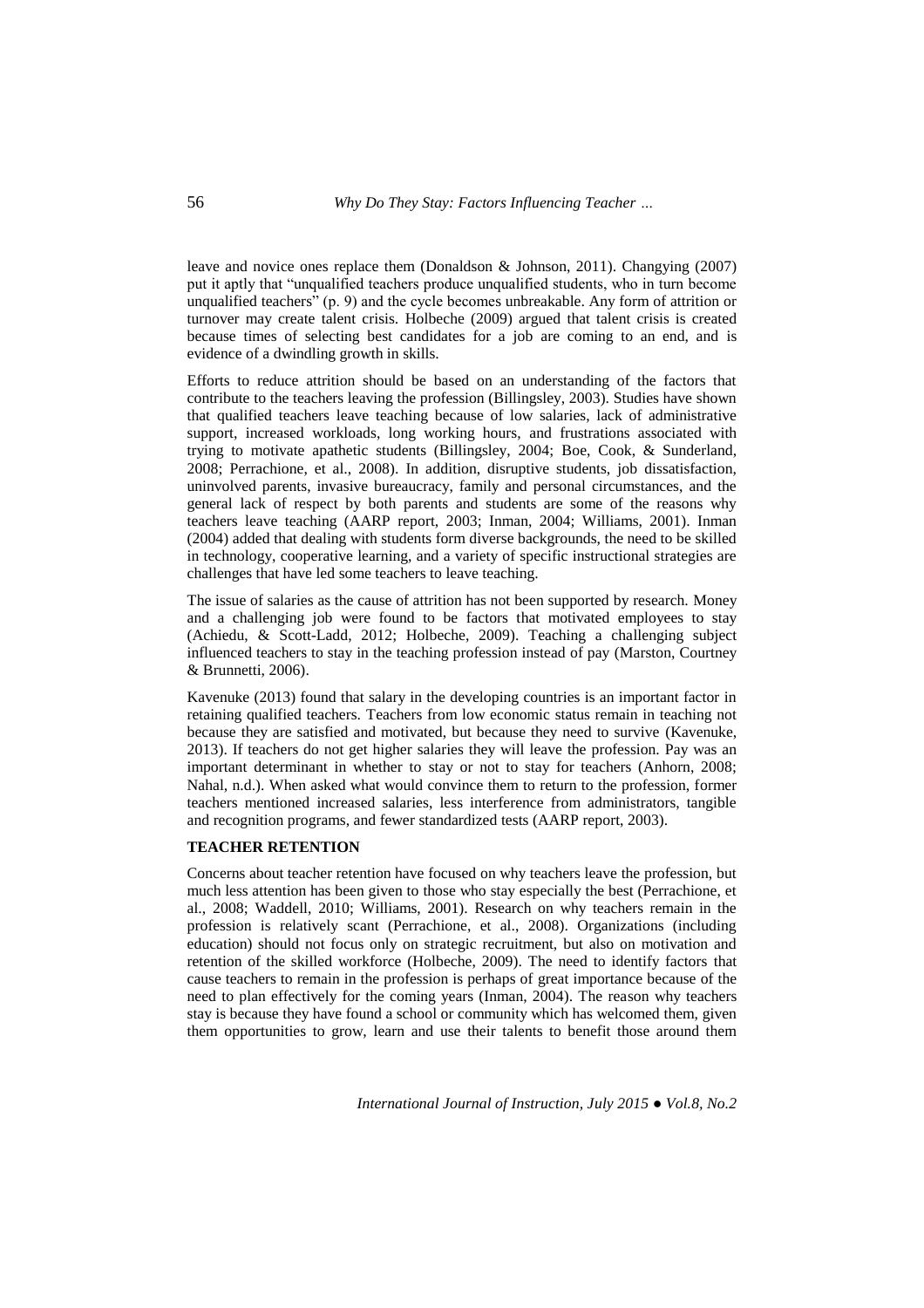(Shyu, 2007). Employees are likely to stay if they are rewarded in monetary terms (Inman, 2004; Guirano, et al., 2004) and also if they are recognized and supported by their administrators and colleagues (Holbeche, 2009; Marston, et al., 2006; Shyu, 2007; Williams, 2001).

Despite the fact that teachers at both primary and secondary schools have been reported to swap their teaching profession for other high paying jobs, research has found that some teachers have remained (Inman, 2004). Teachers who have experienced satisfaction at their school and profession of teaching were likely to stay (Achiedu, & Scott-Ladd, 2012; Perrachione, et al., 2008). Others have stayed because they care and love kids, enjoyed the job, genuine colleague support and also the feeling that they were making a difference (Marston, et al., 2006; Nahal, n.d.; Shyu, 2007; Williams, 2001). Ability to function independently in the classroom gives teachers who stay a sense of autonomy and control (Marston, et al., 2006; Williams, 2001). Those with a teacher certification are likely to stay as compared to those without (Allen, 2005).

It is interesting to note that teachers who stay are affected by the same conditions that contribute to their colleagues leaving the profession (Williams, 2001; Yost, 2006). Teachers who chose to stay are thus naturally resilient and persistent (Yost, 2006). Guirano, Santibanaz & Daley (2006) argue that those who enter teaching and stay do so because teaching would have become the most attractive profession to pursue in comparison to other professions available to them. In other words they had to stay on the job not because they liked it, but because they had to pay bills (Shyu, 2007). Some teachers may stay in teaching as a way to bypass longer preparation programs, licensing requirements, or the bureaucratic obstacles associated with landing a teaching job especially in large, urban district (Donaldson & Johnson, 2011).

#### **Teacher Retention in Zimbabwe**

Teacher retention in Zimbabwe has been a major concern in recent years. There is paucity of information on the subject except documents and reports from Ministry of Education. However, according to the Ministry of Education (2008) teacher attrition was felt in Sciences and Mathematics as teachers left for neighboring countries, especially in South Africa where they are in demand. The government is unable to match what South Africa pays its teachers. The result was mass exodus of teachers (UNICEF, 2008) to other countries and the private sector. Those teachers who were hired to replace those who had left were not as good as their predecessors (Billingsley, 2004). The government of Zimbabwe is committed to keep its teachers through paying competitive salaries, but agrees to the fact that there is nothing they can do to stop mass exodus of teachers to other countries (Ministry of Education, 2008).

Further it has been reported in the media that Namibia is planning to recruit Zimbabwean teachers. The reason why Namibia requires more teachers is because of increased student enrolment (Muleya, 2013). The report quoted the permanent secretary in the Ministry of Information and Communication Technologies, Mr. Ndjarakana saying Zimbabwe was "identified (because of its) exceptional human capital development from which Namibia can tap on their expertise" (Muleya, 2013). Faced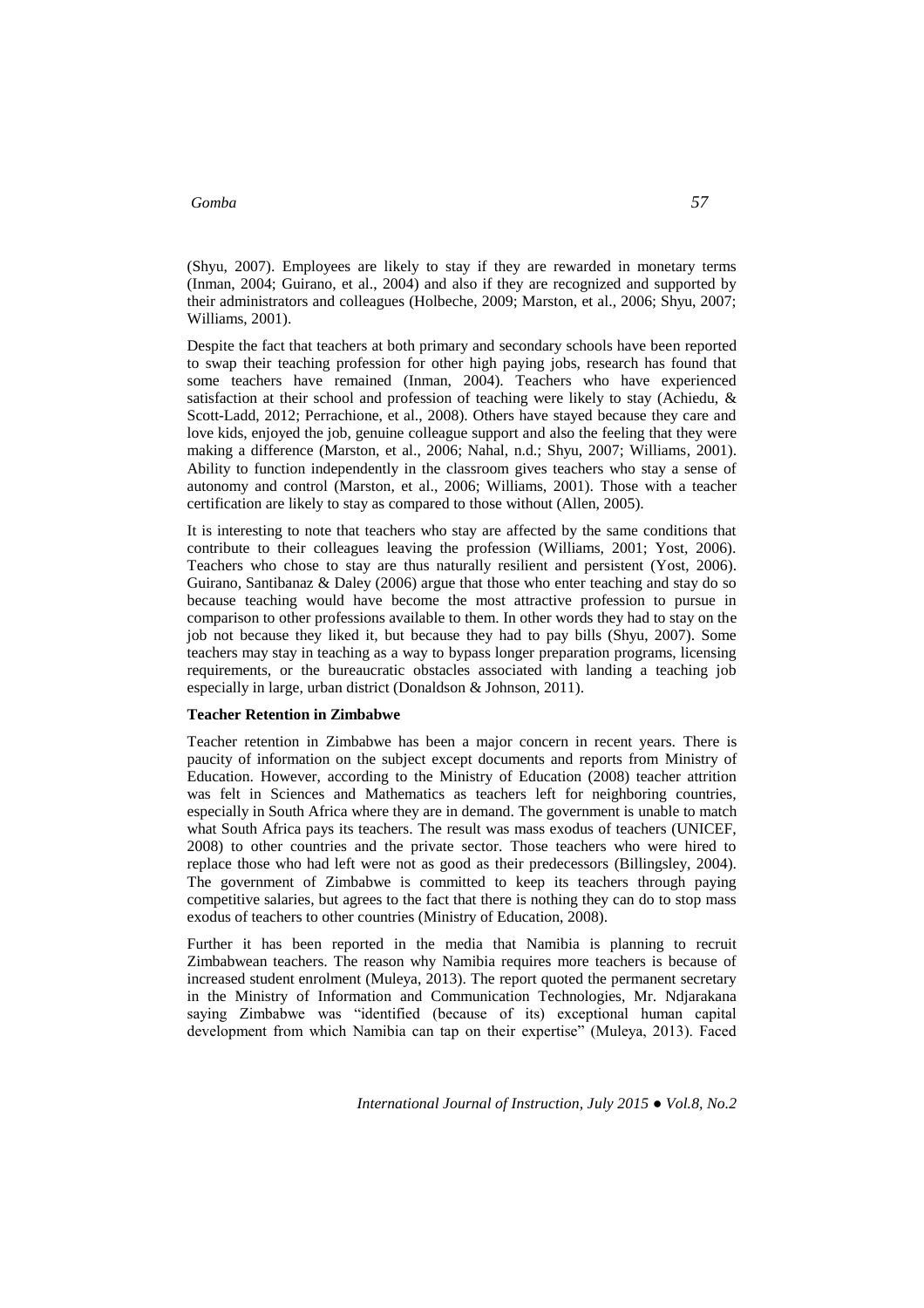with this threat to its teachers. Zimbabwe should therefore increase teachers' salaries as a way to increase teacher retention (Greiner, & Smith, 2009). However, there are rich private schools that have managed to keep their teachers by paying them higher salaries and incentives (Ministry of Education, 2008).

It is against this background that it became necessary to find out why some teachers remained in the profession despite the fact that others were leaving. Why did they remain, when some were going to other countries and private sectors for greener pastures?

#### **Purpose of the Study**

The purpose of this study was to identify factors that have influenced teachers who have taught for more than ten years to remain in teaching despite the fact that some were leaving due to bad economic conditions in Zimbabwe.

#### **METHODS**

## **Design**

This qualitative study was done using the basic interpretive qualitative study to discover and understand teachers" perspectives, (Merriam, 2012) so as to inform rural retention methods and process. The reason for using this approach in doing this qualitative research is because the researcher is interested in discovering and understanding how teachers in the study make meaning of their continued teaching experience.

#### **Participants**

At the time of the research, all the participants were Zimbabwean trained qualified teachers teaching in the rural area of Chilimanzi in the Midlands province. Participants  $(n = 6)$  were selected from three rural secondary schools with more than ten years teaching experience. Of the 6 participants, 4 were males, and the remaining 2 were females. The teachers willingly took part in the study and were chosen from three boarding schools. The sampling procedure that was chosen to select the participants was purposive sampling. For the purposes of privacy and anonymity, pseudonyms have been used throughout this research paper.

| Name     | Gender | <b>Marital Status</b> | Age group | <i><u><b>Oualification</b></u></i> | Years taught |
|----------|--------|-----------------------|-----------|------------------------------------|--------------|
| Craig    | Male   | Married               | $55 - 60$ | Diploma                            | 30           |
| David    | Male   | Married               | $50 - 55$ | Diploma                            | 23           |
| Peter    | Male   | Widowed               | $50 - 55$ | Diploma                            | 26           |
| Cecelia  | Female | Married               | $40 - 45$ | Diploma                            | 13           |
| Justin   | Male   | Married               | $60 - 65$ | Certificate                        | 40           |
| Patience | Female | Married               | $30 - 35$ | Bachelor's                         |              |

Table 1: Demographic Characteristics of respondents  $(n = 6)$ 

#### **Data Collection**

Upon obtaining the Institutional Review Board (IRB) approval and the signing of the consent form by the participants, data was collected through interviews. Data was collected mainly through interviews and the length varied from 30 to 40 minutes. Two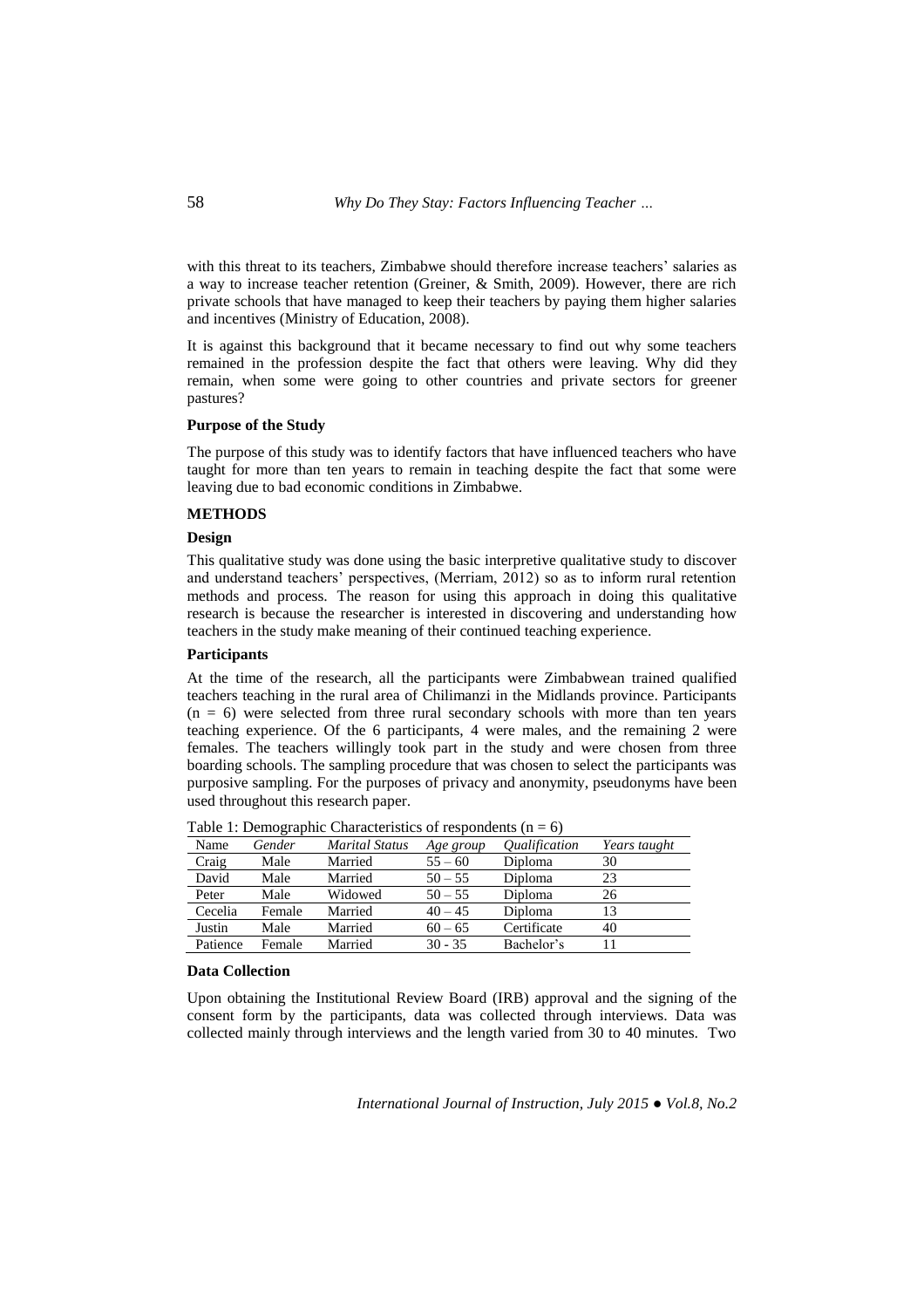interviews were conducted in vernacular (Shona language) and subsequently translated to English by the researcher. The remaining four interviews were done in English. All the interviews were conducted at the school site by the researcher and consisted of openended questions. Probing questions were also used to gather more information if it was felt the participant did not express to the satisfaction of the researcher. All the six interviews were audiotaped and transcribed (Ryan & Bernard, 2000).

#### **Data Analysis**

As previously stated, all data collected was analyzed inductively to identify the recurring common themes that were identified within the data. A rich, descriptive account of the findings is presented and discussed, using references to the literature that framed the study (Merriam, 2012). Before the analysis of data, the data was reviewed to obtain the general sense of the material (Creswell, 2012). A hand analysis of data was done because the data analyzed comprised of a small database (Creswell, 2012). Preliminary themes were identified, and were compared to find common themes found in the data (Charmaz, 2002). A colleague who had trained in qualitative study carried a peerdebriefing to ensure the completeness of data analysis test.

### **RESULTS**

The results from the study showed that teachers had various reasons for remaining in teaching for a period for more than 10 years. The data analysis procedure showed six reasons why teachers choose to remain in teaching despite others leaving. The themes that emerged were self-sacrifice principal, family, fear of the unknown, job security, unmarketable because of age, and administration and colleague support. One of the teachers identified support of the administration, and also hopes for the better in future in terms of remuneration. The themes do not show job satisfaction as a reason for staying in the profession.

#### *Self-sacrifice principal (head)*

One of the dominant themes that came from the interviews is what Ruggieri and Abbate (2013) called self-sacrificial leadership. Teachers at all the three schools mention the aspect of the presence of a principal who sacrificed his/her resources for the betterment of the teachers and the school. The context of sacrifice differed, but the concept was of a head that goes out of his/her way to use resources that may not be meant for teachers, for the benefit of all teachers at the school.

"This school has less gossip. I transferred to this school because the head is good with teachers. He sacrifices his time and energy for the betterment of the school and also us teachers. He gave us incentives … one time but did not give himself the money because he said the school coffers were dry." (Patience)

"I wouldn"t be here if the head was stingy. He supports us … sacrifices his time and personal monetary resources to make sure the school and teachers are happy. … he used his car for school business without demanding payment." (Justin)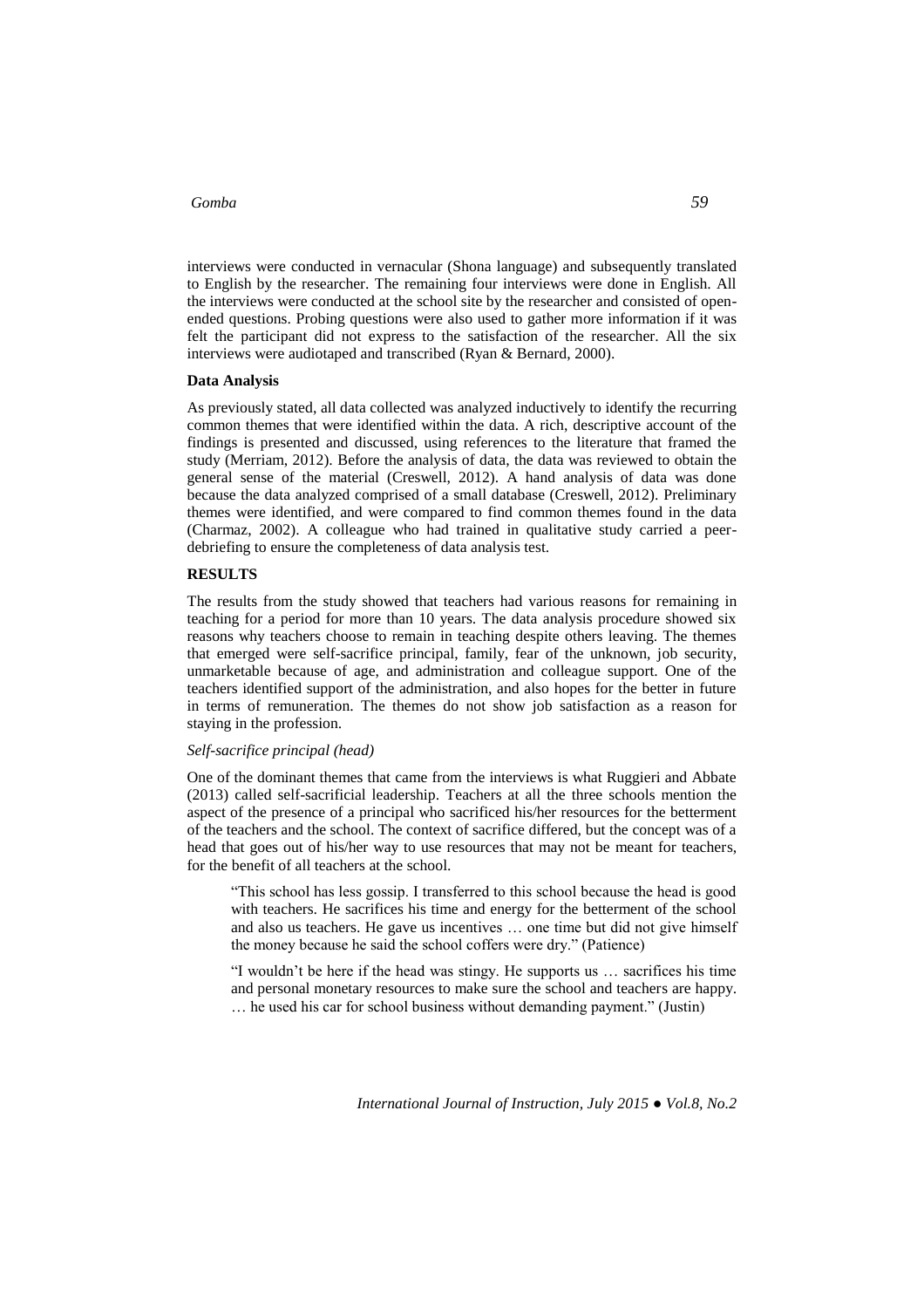"The head understands … one time he spent most of his time doing school business. When he came back he did give himself incentive, but went on to work extra-ordinary hours. We believe it was on school business. That's a lot of sacrifice ... and cannot be done by anyone." (Craig)

#### *Family*

The issue of family emerged as one of the dominant themes of the study. The teachers were fond of their families that they could not leave for they feared that no one would look after their family. With respect to women, their husbands influenced them to stay. Children, spouses and other extended family members influenced the teachers to remain in teaching, as reflected by the following quotes:

"I have 3 young kids. Who would look after them when I go to look for (another) job? Besides my husband wouldn"t allow it … you know our culture. My husband and the kids are the reason why I am still teaching." (Cecelia)

"I get educational support for my kids … and I don"t know of any job that would in that regard, support me when I leave teaching. My husband would have none of it (leaving teaching). He thinks I may have a boyfriend." (Patience)

"My mother, wife and kids depend on me and cannot afford to go out and look for job. Who would feed them when I am away … and worse if I fail to get a job?" (Peter)

Teachers stressed the importance of their families in deciding to stay. They believed that fellow teachers also stay because they have family and relatives who depend on them. The participants reiterated that, although the economy is bad, they are better off teaching than not doing anything. Some of the participants remained in teaching because they teach at the same school with their spouses, and would not risk teaching in looking for another job that will definitely result in them leaving apart.

#### *Fear of the unknown*

The teachers believed that the economy as a whole is depressed and they cannot find better opportunities outside teaching. The teachers generally felt that even if they were to leave teaching, there would be nothing for them. They expressed fear of what would happen if they leave their guaranteed job. They preferred to transfer from their current school to another school rather than leave the teaching profession altogether.

"Aah, I don"t know anyone out there, and I cannot just go. If the job offer fails to materialize after I have resigned teaching, what would happen?" (David)

"I would fail to get any job offer, so I just stick with what I have. Besides I am old." (Justin)

"The world out there is not kind. Today you have a good job, and tomorrow you are dismissed … in teaching you only get dismissed when you have improper association with kids." (Peter)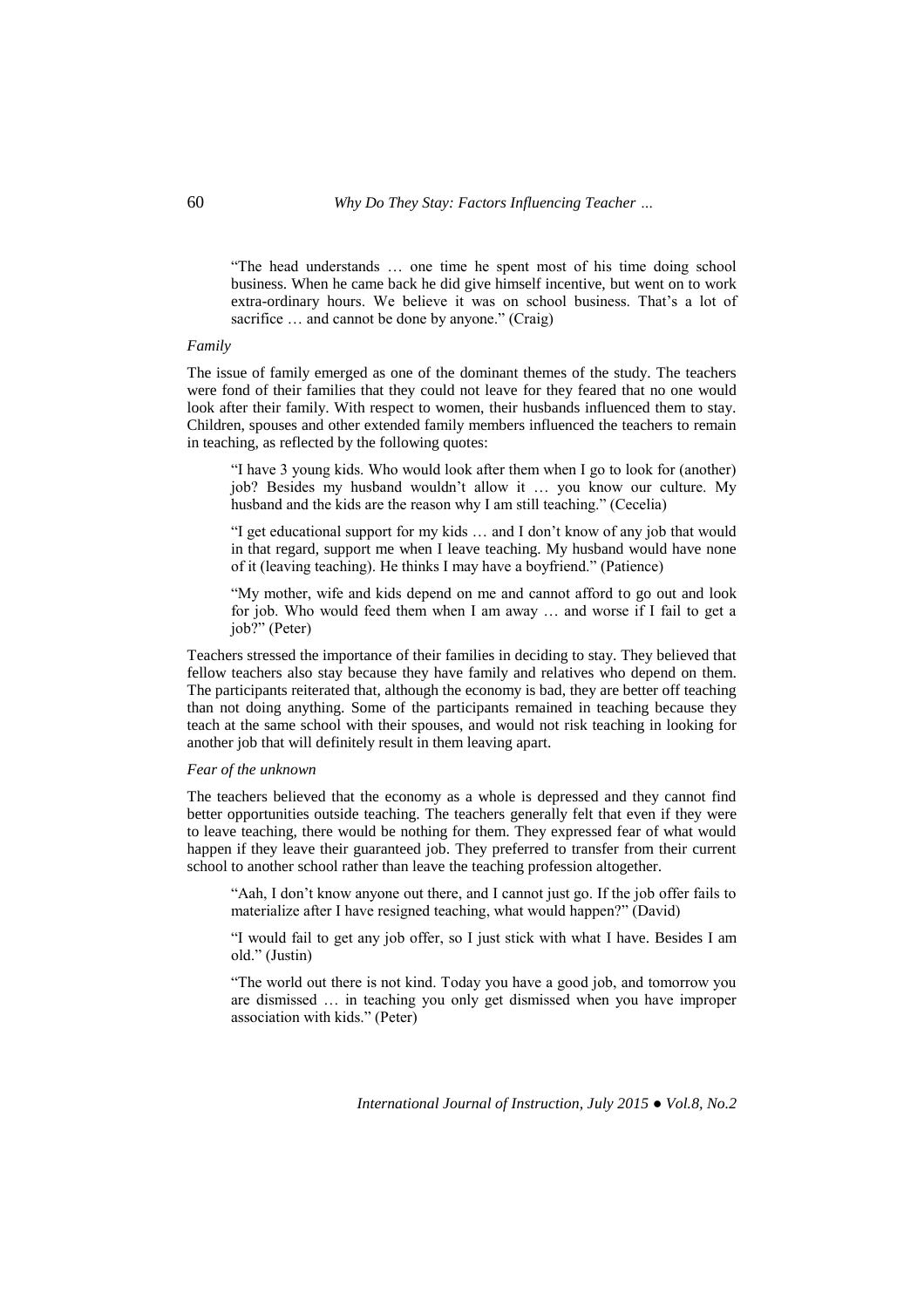"I went to South Africa, hoping to get a job before I get a job before I got married, and ended up sleeping in the open. The world out there is not what you think it is." (Patience)

The teachers added that if they were to leave teaching at their schools, they would go to a boarding school due to the incentives being offered. They identified the schools they would likely go to in the effect that they leave their current schools. They would not leave to go into the private sectors.

#### *Job security*

Teachers expressed willingness to stay in teaching because their jobs are generally secure as compared to the private sector. That is the reason they chose teaching and that is the reason they are still teaching. They argued that they have never heard of a school that closed, and teachers became jobless. It is in the private sector where companies close, and workers retrenched and become jobless.

"I have been in teaching for many years, and my brother in the private sector has changed jobs many times … and did not get any benefit. That is why I remain in teaching. No one will fire or fine me … unless I have an improper relationship with a student." (David)

"After I retire, I will be paid monthly pension for the rest of my life. Many jobs in this country do not have that kind of facility. Teaching is the only secure job in Zimbabwe." (Justin)

"I have not been charged, but here I am still teaching. If it were any other job I would have charged, suspended or even discharged, but since it is in teaching I am still here." (Patience)

"I have not heard any person who said they have been fired from teaching. We are here to stay." (Peter)

### *Unmarketable*

The teachers interviewed believed that they are no longer marketable in the private sector because of age and also the qualification they hold. Most of the teachers believed that they are too old to look for another job. Besides, they cannot afford to go back to school to get higher qualifications as this would be waste of time.

"Who would employ an old man like me in the private sector? I am old and my place is teaching." (Justin)

Thirty years of teaching is not a joke. In those years, I have never compromised my job on any day. I am unable to do any other job besides teaching." (Craig)

"No one will hire an old person. If it was in marketing, I would repel customers." (Peter)

The teaching qualifications made it practically impossible for them to even think of quitting a job because no one would hire them in the private sector outside teaching.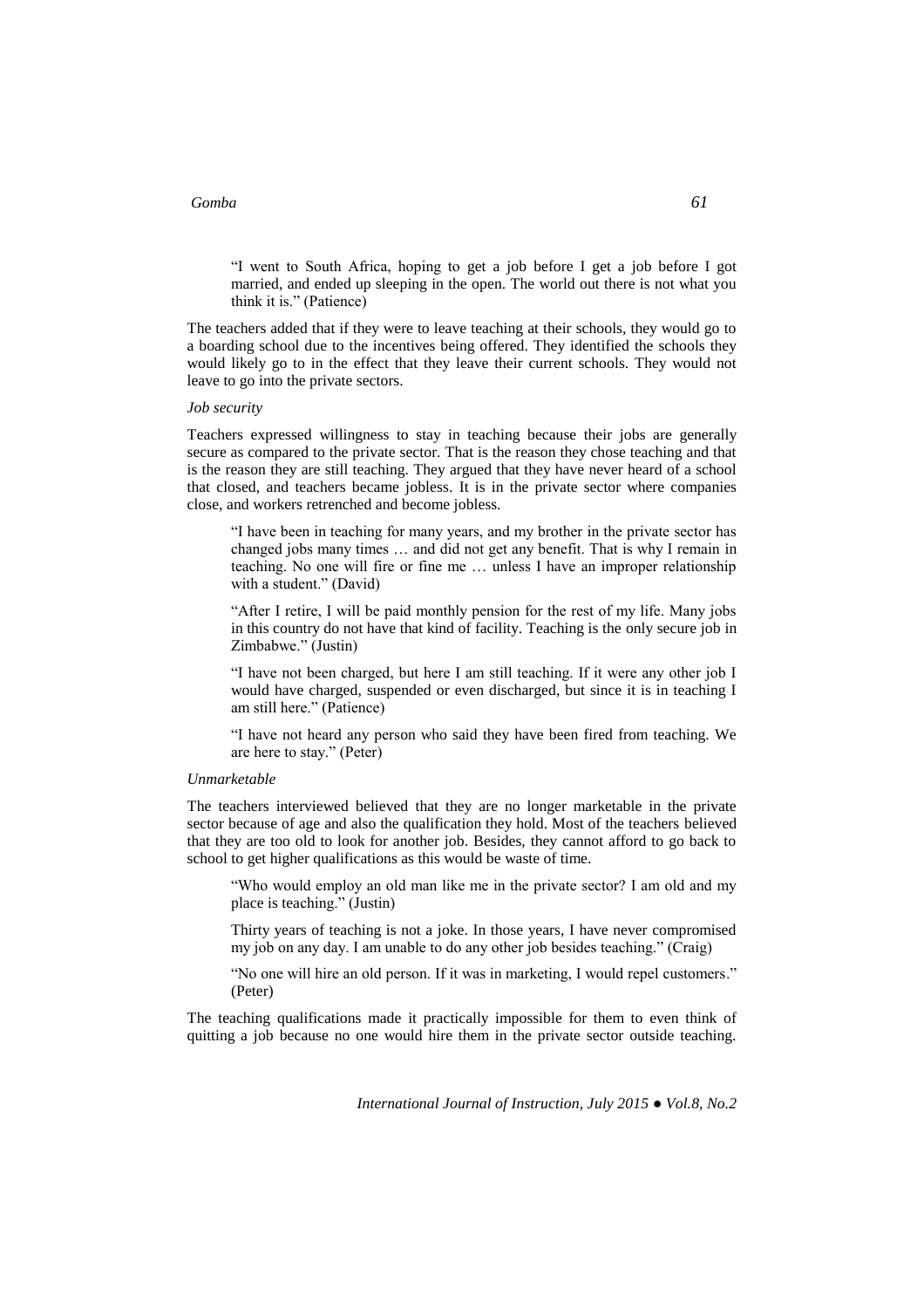Participants with a teaching diploma and who consider themselves as older posited that they are too old to learn and upgrade themselves and get a job outside teaching. One female participant felt that teaching was very accommodative as women are allowed to go on maternity leave for three months.

### *Administration and colleague support*

Administration and colleague support is one of the reasons some teachers felt that they are still at the same school for a long time. Teachers believed that the administration would help them resolve classroom problems in times of distress. Social support was also seen as a major reason for remaining in the profession, especially at the same school for a long time.

"Thirty years, being at the same school is not a joke. Successive administrators have been there for us. You are (always) with teachers that support you and help you out both professionally and socially. We are like a family here. That's what I like about teaching at a boarding school." (Justin)

"When I lost my mother, all teachers came to support me emotionally, and they gave (me) financial assistance. I felt they were my brothers and sisters, and not workmates. We are now a family here, and I don"t want to leave this school." (Patience)

Only one teacher believed that the other reason she has remained in teaching is because she loved the job (Perrachione et al., 2008) and is satisfied being the teacher. Salary seems not to a contributing factor for the teacher to remain in the profession.

"I wouldn"t imagine myself working any other job besides teaching. I want money … as little as it is, I would not be a teacher if I wanted money only. I am happy being a teacher ... at a boarding school. I love the job." (Cecelia)

## **DISCUSSION**

The purpose of this study was to find why teachers in the rural areas of Zimbabwe remain in teaching when others have left. From interviews with six rural Zimbabwean high school teachers, at boarding schools, it was discovered that family, job security, fear of the unknown and being unmarketable were reasons why teachers chose to remain in teaching.

Participants in this study cited family issues as the major reason for them to remain in the teaching field for more than ten years. All teachers in this study had family and relatives to look after. This study contributes to the body of literature in finding why teachers remain in teaching. This is because no previous research has been found that support family as a reason for teachers staying in the teaching profession. In fact Inman (2004) and Williams (2001) found that some teachers had left teaching due to family and other personal reasons. Younger women were found to leave the profession due to marriage (Guirano, et al., 2004), pregnancy and child bearing (Allen, 2005). This is opposed to the findings of the study as women were found to stay in teaching because of family-related situations.

*International Journal of Instruction, July 2015 ● Vol.8, No.2*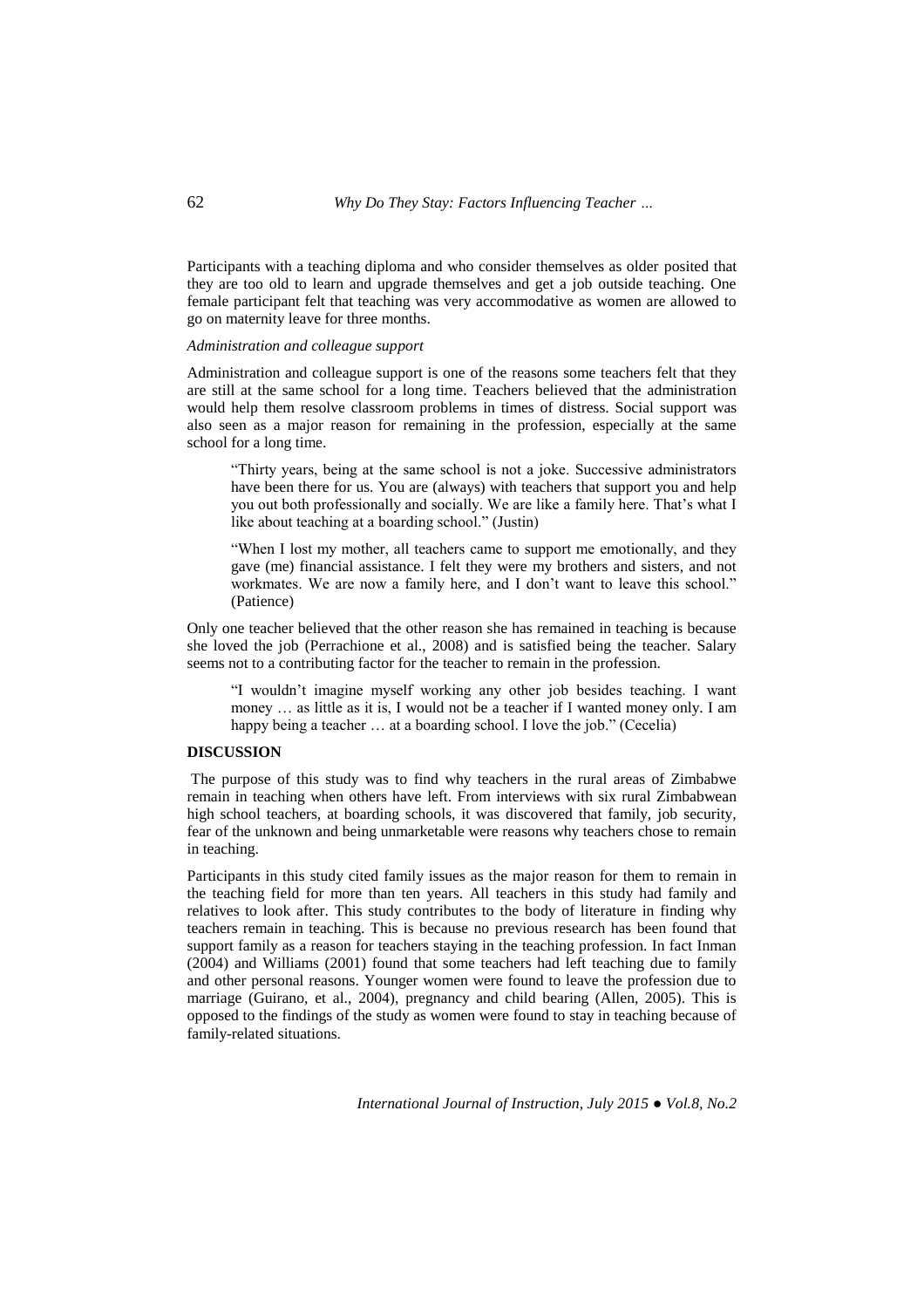The response to the open-ended questions showed that teachers were mostly concerned with external factors (family, fear of the unknown, job security and unmarketable) instead of the internal factors (having to do with the job directly). Billingsley, (2003) Ingersoll, (2004) Shyu, (2007) and Waddell (2010) found that internal factors (relationship with coworkers, administration support, job satisfaction, and working with students) are some of the reasons why teachers remain in teaching. The results from this research build on a growing body of literature that employees in general are no longer loyal to employers (Holbeche, 2009). This is because many of them presume that their carrier prospects have been disrupted by continuous organizational restructurings. With this line of thinking it is therefore argued through the results of this study that employees may find it increasingly necessary to keep their jobs because they have responsibilities to look after, and not for the love of the job.

Contrary to beliefs by the Ministry of Education, Sports and Culture (2007), that rural teachers also want to teach in urban areas, this study found that teachers actually preferred to teach in the rural boarding schools. The reasons are mainly centered on a generally cheaper lifestyle as most concurred that they do not pay rent, electricity and water bills. In addition they are given extra pay as incentive for them to remain in schools (UNICEF, 2008). The teachers also felt that due to qualifications they held, it was better for them to remain in the rural areas where competition for teaching places was non-existent.

Most studies have shown that money alone is not an important motivational factor for employees to stay on the job (Billingsley, 2004; Ingersoll, 2003; Holbeche, 2009; & Perrachione, 2008). The study found that participants considered salary as a contributing factor for remaining in teaching, and incentive (additional pay paid by the school) as a specifically the reason for teaching at their present schools. According to the AARP (2003) report, former teachers said that they would return to teaching if there were offered an increased pay. Inman and Marlow (2004) found that salary was a major factor for teachers staying in teaching.

The teachers in the study perceived job security as the main factor for remaining in the teaching profession for more than ten years. The teachers said that as long as they performed their work diligently and avoid improper association with students, then their job is secured. Job security was found to be a factor for the novice as well as experienced teachers to remain in the profession (Inman, & Marlow, 2004).

## **CONCLUSIONS AND RECOMMENDATIONS**

Many factors found in this study may be essential in ensuring that teachers remain in teaching. The results showed that teachers who have remained in teaching do not have any other qualifications besides teaching. Those with teacher certification are likely to stay as compared to those without (Allen, 2005). It is important to satisfy qualified and experienced teachers through the increase of their salaries. The fact that they are no longer marketable outside teaching and that chances of them leaving are low, should not be used a way to pay them lowly or to treat them unfairly. Although the teachers lamented the love for teaching as their initial reason for joining the profession, however,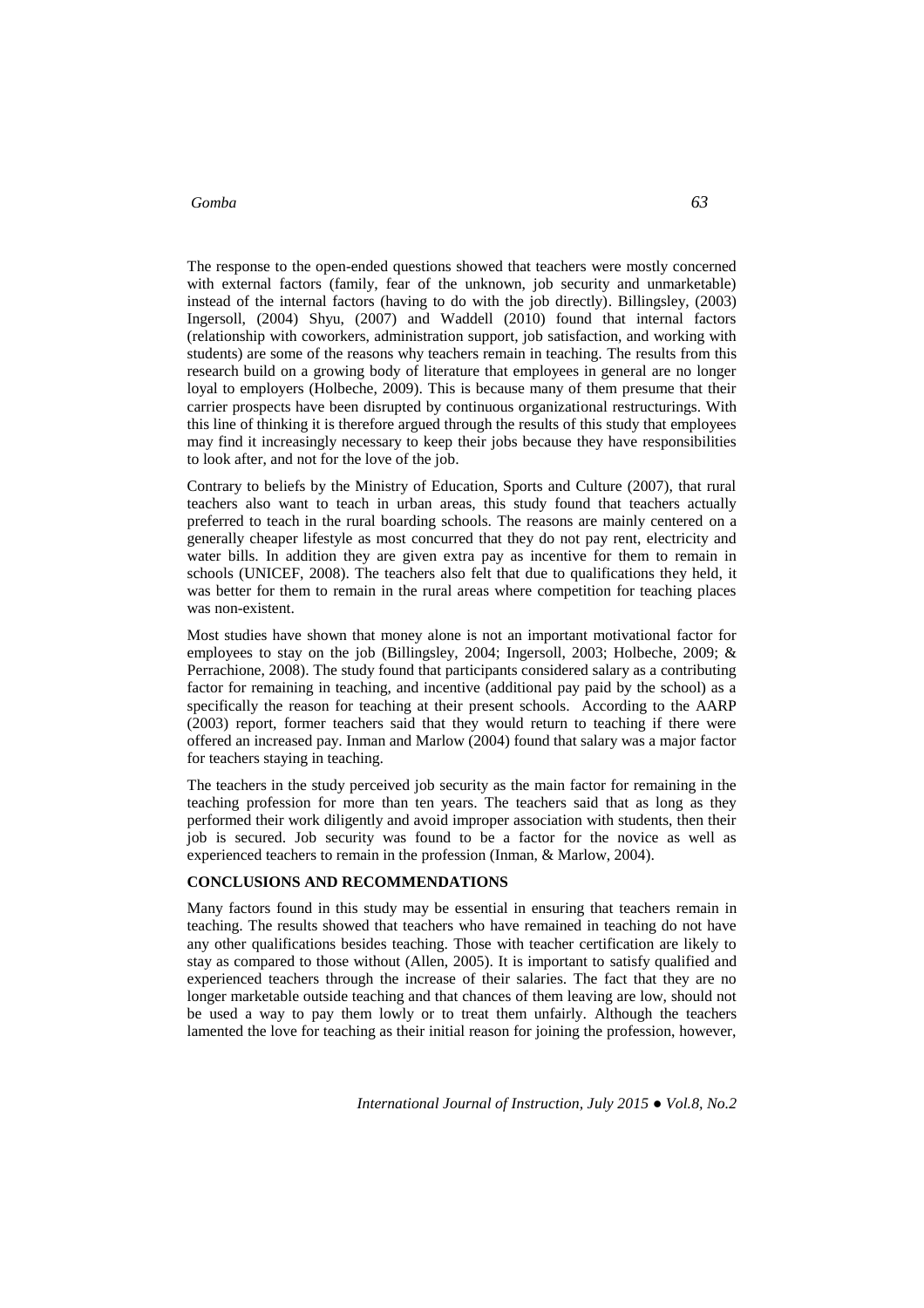they no longer hold the same view (except one teacher) as low pay has reduced them to beggars. So there seems to be an intricate relationship between salaries and teacher retention. Higher salaries were associated with lower teacher retention, and low salaries were the reason for teachers leaving the profession (Guirano, et al., 2004).

Another concern that came up in the study is the issue of family connections. Government policy concerning this issue is that spouses are given first priority if they want to transfer to their spouse's school (Ministry of Education, 2007). It is therefore recommended that government should ensure that those teachers who need to transfer and teach closer or together with their spouses, are afforded the chance. From this study it was found that spouses who are teaching at the same school consider staying in the profession longer or forever.

Meyers (2003) suggested that to avoid conflict in the classroom, a teacher should employ strategies such as increasing collaboration and building communities of learning. In the same vein, it is recommended that administrators may also promote collaboration among their teachers through modeling their behavior. In addition they may also help build communities of teaching which in turn create a sense of family and belongingness.

Administrators need to support their teachers as a way of keeping them in the profession. Maybe it is time for administrators to embrace an emerging leadership concept of self-sacrifice leadership. Ruggieri and Abbate (2013) found that selfsacrificial leaders are prepared to abandon everything including personal gains, privileges or enrichment for the betterment of the organization. In fact, these types of leaders may use their own resources such as their private time to perform tasks for the organization. The authors propose that followers who have self-sacrificial leaders tend to rate them as effective, legitimate and charismatic. It is thus proposed through this study that administrators in education should embrace the self-sacrificial leadership style that will result in followers (teachers) trying to imitate their leaders and the organization (schools) will be successful.

The study has been limited to teachers in a rural area of Zimbabwe in the Midlands province, and hence may not be applicable to teachers in urban areas. The teachers who participated in the study all taught at private boarding schools, and this might not be reflective of teachers who teach at rural council and government schools. The study was limited to one rural district and its generalization to other districts may not be possible. The author's sample is too small, hence not conclusive enough to generalize the status of teachers' reasons for staying in the profession.

However, the study is valuable for it adds value to the body of literature concerning teacher retention. It is not the teachers" choice to remain in teaching, but the uncertainty of life outside teaching that influenced them to stay. So in order to ensure that these teachers stay and love their jobs, competitive salaries that match or even surpass those in private sector should be considered. Teachers should be able to regard teaching, not as a stepping-stone to a better carrier, but a dream job.

### **REFERENCES**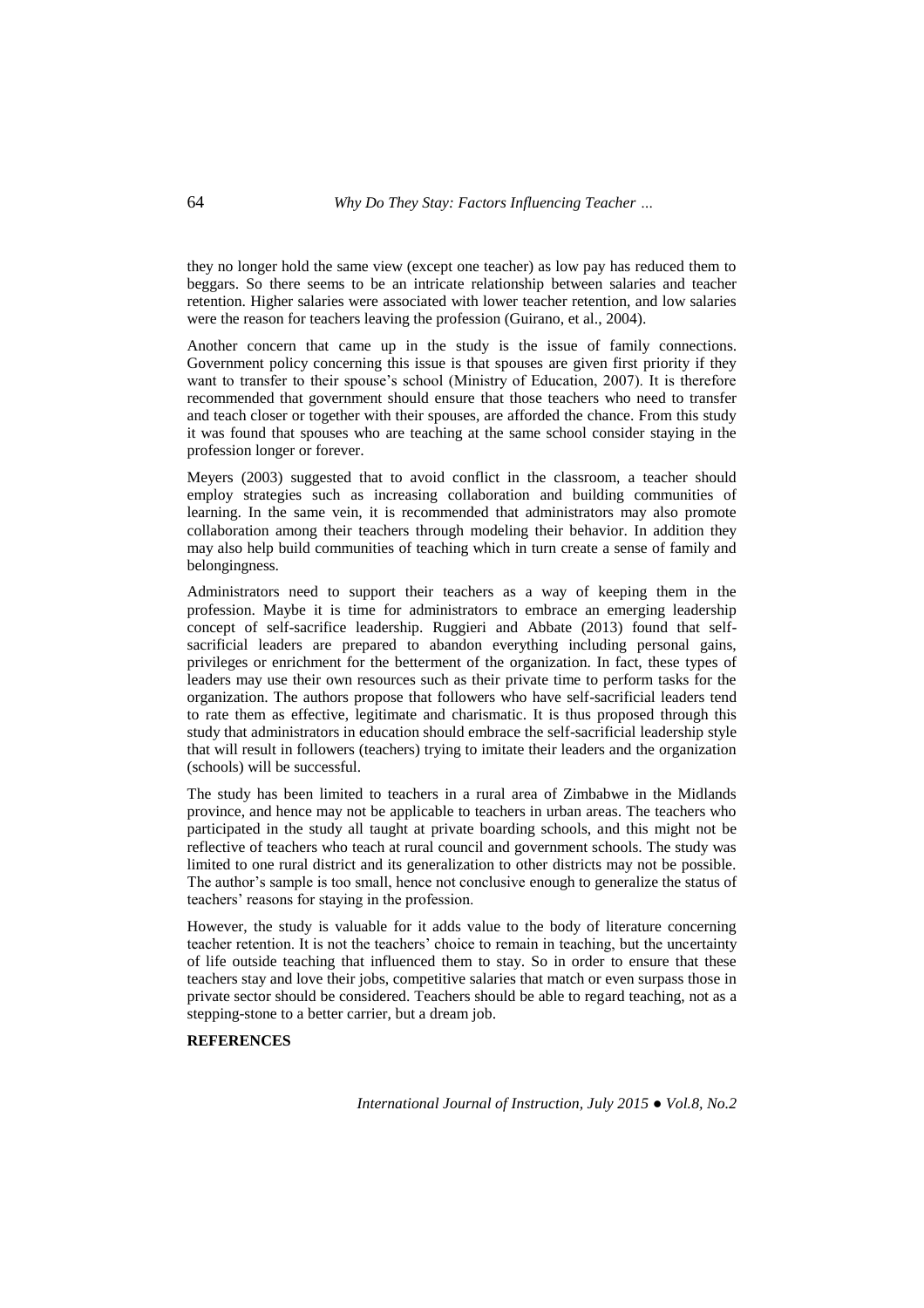AARP, (2003). *Exodus: A study of teacher retention in America: 50 who stayed - 50 who left*. Retrieved from http://assets.aarp.org/rgcenter/general/exodus.pdf

Allen, B. M. (2005). Eight questions on teacher recruitment and retention: What does the research say? *Education Commission of the States*, 1-145.

Anhorn, R. (2008). The profession that eats its young. *The Delta Kappa Gamma Bulletin.*74(3), 15-26.

Ashiedu, A. J., & Scott-Ladd, D. B. (2012). Understanding Teacher Attraction and Retention. *Australian Journal of Teacher Education, 37*(11), 17-35.

Billingsley, S. B. (2003). Special Education Teacher Retention and Attrition: A Critical Analysis of the Literature. *Journal of Special Education*, *38*(1), 39-55.

Billingsley, S. B. (2004). Special education teacher retention and attrition: A Critical Analysis of the Research Literature. *The Journal of Special Education*, *38*(1), 39-55.

Boe, E. E., Cook, H. L., & Sunderland, J. R. (2008). Teacher turnover: Examining exit attrition, teaching area transfer, and school migration. *Exceptional Children*, *75*(1), 7- 31.

Changying, W. (2007). Analysis of teacher attrition. *Chinese Education and Society*, *40*(5), 6-10.

Charmaz, K. (2000). Grounded theory: Objectivist and constructivist methods. In N. Denzin & Y. Lincoln (Eds.), *Handbook of qualitative research* (2nd ed.) (pp. 509-536). Thousand Oaks, CA: SAGE Publications.

Creswell, W. J. (2012). *Educational research: Planning, conducting, and evaluating qualitative and quantitative research*. Boston, MA: Pearson.

Donaldson, M. L. & Johnson, S. M. (2011). Teach for America teachers: How long do they teach? Why do they leave? *Phi Delta Kappa*, *93*(2), 47-51.

Ewing, R., & Manuel, J. (2005). Retaining quality early career teachers in the profession: New teacher narratives. Change. *Transformations in Education*, *8*(1), 1-16.

Greiner, S.C., & Smith, B. (2009). Analyses of selected specific variables and teacher attrition. *Education, 129*(4), 579-584.

Guarino, et al., (2004). *A review of the research literature on teacher recruitment and retention* (TR-164-EDU). Santa Monica, CA: RAND.

Guarino, et al., (2006). Teacher recruitment and retention: A review of the recent empirical literature. *Review of Educational Research*, *76*, 173–208.

Holbeche, L. (2009). *Aligning human resources and business strategy*. London, Great Britain: Elsevier.

*International Journal of Instruction, July 2015 ● Vol.8, No.2*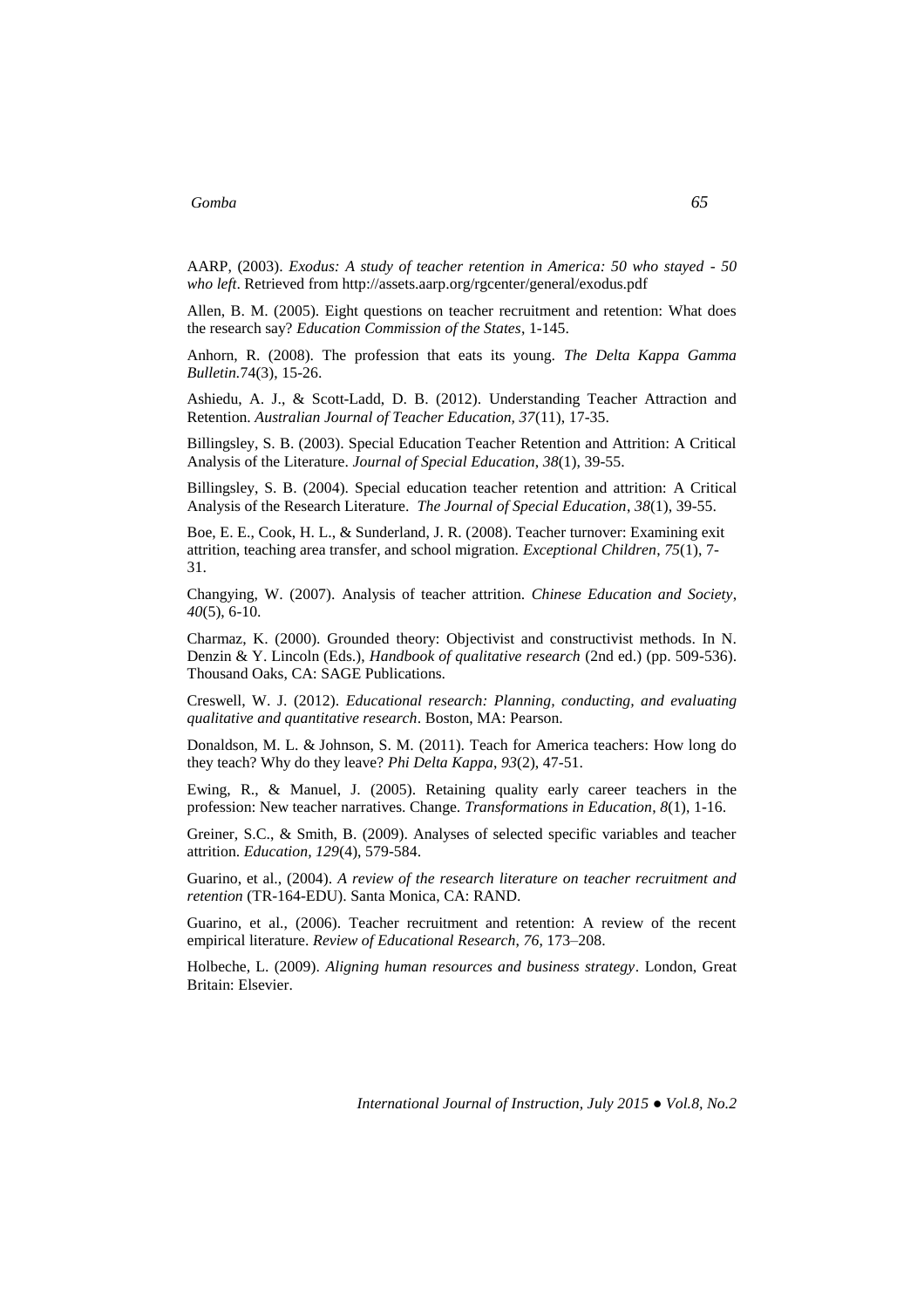Ingersoll, R. M. (2001). *Teacher turnover, teacher shortages, and the organization of schools* (No. R-01-1). Seattle: University of Washington, Center for the Study of Teaching and Policy.

Ingersoll, R., & Kralik, M. J. (2004). The Impact of mentoring on teacher retention: What the research says. *GSE Publications*, 1-24.

Inman, D., & Marlow, L. (2004). Teacher retention: Why do beginning teachers remain in the profession? *Education 124*(4), 605-614.

Joiner, S., & Edwards, J. (2008). Novice teachers: Where are they going and why don"t they stay? *Journal of Cross-Disciplinary Perspectives in Education,* 1(1), 36 – 43.

Kavenuke, P. (2013). What is it that keeps good teachers in the teaching profession: A reflection on teacher retention. *SAVAP International*, 4(1): 165-175.

Marston, et al., (2006). The voices of experienced elementary teachers: Their insights about the profession. *Teacher Education Quarterly*, 111-131.

Merriam, S. B. (2012). Introduction to qualitative research. In S. B. Merriam and Associates, *Qualitative research in practice: Examples for discussion and analysis* (pp.3-17). San Francisco, CA: Jossey-Bass.

Meyers, A. S. (2003). Strategies to prevent and reduce conflict in college classrooms. *College Teaching, 3*(51), 94-98.

Ministry of Education. (2008). *National report on the status of education by Zimbabwe*. Retrieved from  $\blacksquare$ 

[http://www.ibe.unesco.org/National\\_Reports/ICE\\_2008/zimbabwe\\_NR08.pdf.](http://www.ibe.unesco.org/National_Reports/ICE_2008/zimbabwe_NR08.pdf)

Ministry of Education. (2007). *Report on the development and state of the art of adult learning and education in Zimbabwe*. Retrieved from [http://www.unesco.org/fileadmin/MULTIMEDIA/INSTITUTES/UIL/confintea/pdf/Nati](http://www.unesco.org/fileadmin/MULTIMEDIA/INSTITUTES/UIL/confintea/pdf/National_Reports/Africa/Africa/Zimbabwe.pdf) [onal\\_Reports/Africa/Africa/Zimbabwe.pdf.](http://www.unesco.org/fileadmin/MULTIMEDIA/INSTITUTES/UIL/confintea/pdf/National_Reports/Africa/Africa/Zimbabwe.pdf)

Muleya, T. (2013, December, 13). Zimbabwe: Namibia to Recruit Zim Teachers. *All Africa*. Retrieved fro[m http://allafrica.com/stories/201312120121.html.](http://allafrica.com/stories/201312120121.html)

Nahal, P. S. (n.d). Voices from the Field: Perspectives of First-year Teachers on the Disconnect between Teacher Preparation Programs and the Realities of the Classroom. *Research in Higher Education Journal*, 1-19.

Ng, C. J., & Peter, L. (2010). Should I stay or should I go? Examining the career choices of alternatively licensed teachers in urban schools. *Urban Review*, 42(2), 123- 142.

Perrachione, et al., (2008). Why do they stay? Elementary teachers' perceptions of job satisfaction and retention. *The Professional Educator*, 32(2).

Ruggieri, S. & Abbate, S. C. (2013). Leadership style, self-sacrifice, and team identification. *Social Behavior and Personality, 7(41)*, 1171-1178.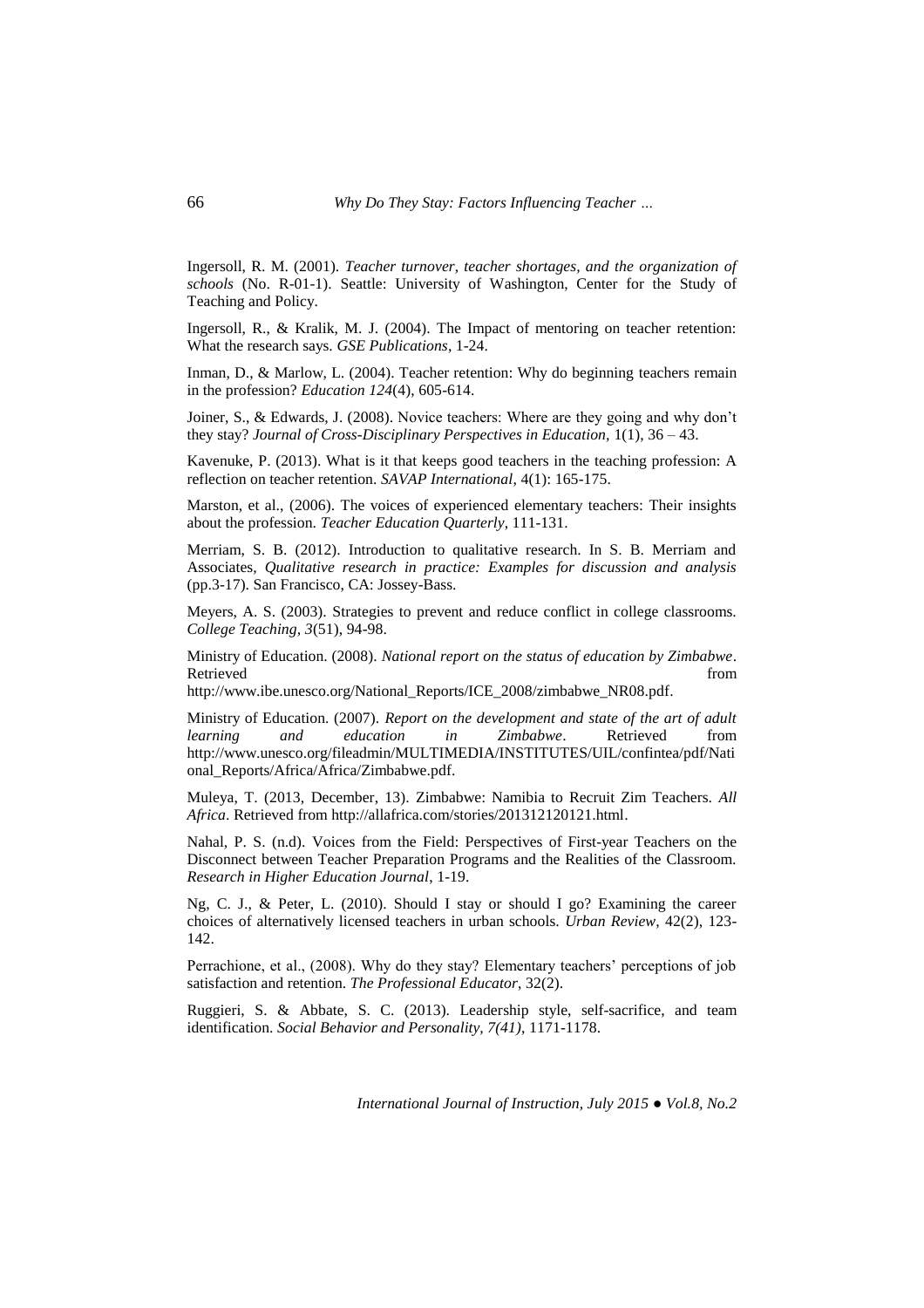Ryan, G., & Bernard, R. (2000). Data management and analysis methods. In N. Denzin & Y. Lincoln (Eds.), *Handbook of qualitative research* (2nd ed.) (pp. 769-802). Thousand Oaks, CA: SAGE Publications.

Shyu, J. (2007). Responses wanted: Why do teachers stay? *New Terrain*. Retrieved from [http://blogs.edweek.org/teachers/new\\_terrain/2007/07/why\\_do\\_teachers\\_stay\\_1.html](http://blogs.edweek.org/teachers/new_terrain/2007/07/why_do_teachers_stay_1.html)

UNICEF. (2008). Education statistics: Zimbabwe. Division of policy and practice, statistics and monitoring section. Retrieved from [http://www.childinfo.org/files/ESAR\\_Zimbabwe.pdf.](http://www.childinfo.org/files/ESAR_Zimbabwe.pdf)

Waddell, H. J. (2010). Fostering Relationships to Increase Teacher Retention in Urban Schools. *Journal of Curriculum and Instruction,* 4(1), 70-85.

Yost, S. D. (2006). Reflection and Self-Efficacy: Enhancing the Retention of Qualified Teachers from a Teacher Education Perspective. *Teacher Education Quarterly,* 59-76.

### **Appendix A**

- 1. Describe your experience working as a teacher.
- 2. Why did you become a teacher?
- 3. When and how did you obtain your teaching certificate?
- 4. Why do you work at this school?
- 5. Why have you decided to remain in teaching for more than ten years?
- 6. What would make a person want to become a teacher?
- 7. What do you enjoy most about teaching?
- 8. What is your philosophy of education?
- 9. Is education important to you? Why?
- 10. How would the administration describe you as an educator?
- 11. How would your colleagues describe you as an educator?
- 12. What do you think motivates a person to excel in the classroom?
- 13. What are the kinds of challenges you face as a teacher?
- 14. What kind of in-service training have you received in your teaching career?
- 15. Do you expect to leave teaching, and if so when and why?
- 16. Do you have anything that you would want to share with me about your teaching?

#### **Turkish Abstract**

#### **Neden Kalırlar: Kırsal Zimbabwe'de Öğretmenlerin İşten Ayrılmalarını Etkileyen Faktörler**

Öğretmenler için işin çekiciliği ve işi bırakma sadece Zimbabwe"deki okullara has bir problem değil tüm dünyada problemli bir konudur. Problem kaynakların kıt olduğu kırsal kesimlerde daha da telaffuz edilir. Öğretmenlerin eksilmesi sorunu gerçek olmasına rağmen mesleğinde uzun yıllar kalan öğretmenler de vardır. Çalışmanın amacı kırsal kesimdeki bu öğretmenlerin neden öğretmenliğe devam ettiklerini etkileyen faktörleri ortaya çıkarmaktır. Çalışmaya katılanlar (n = 6) kırsal bölgede en az 10 yıldır öğretmenlik yapan öğretmenlerdir. Veriler kayıt altına alınan ve kodlanan görüşmelerle toplanmıştır. Çalışmanın sonuçları öğretmenlerin kalma sebepleri olarak

*International Journal of Instruction, July 2015 ● Vol.8, No.2*